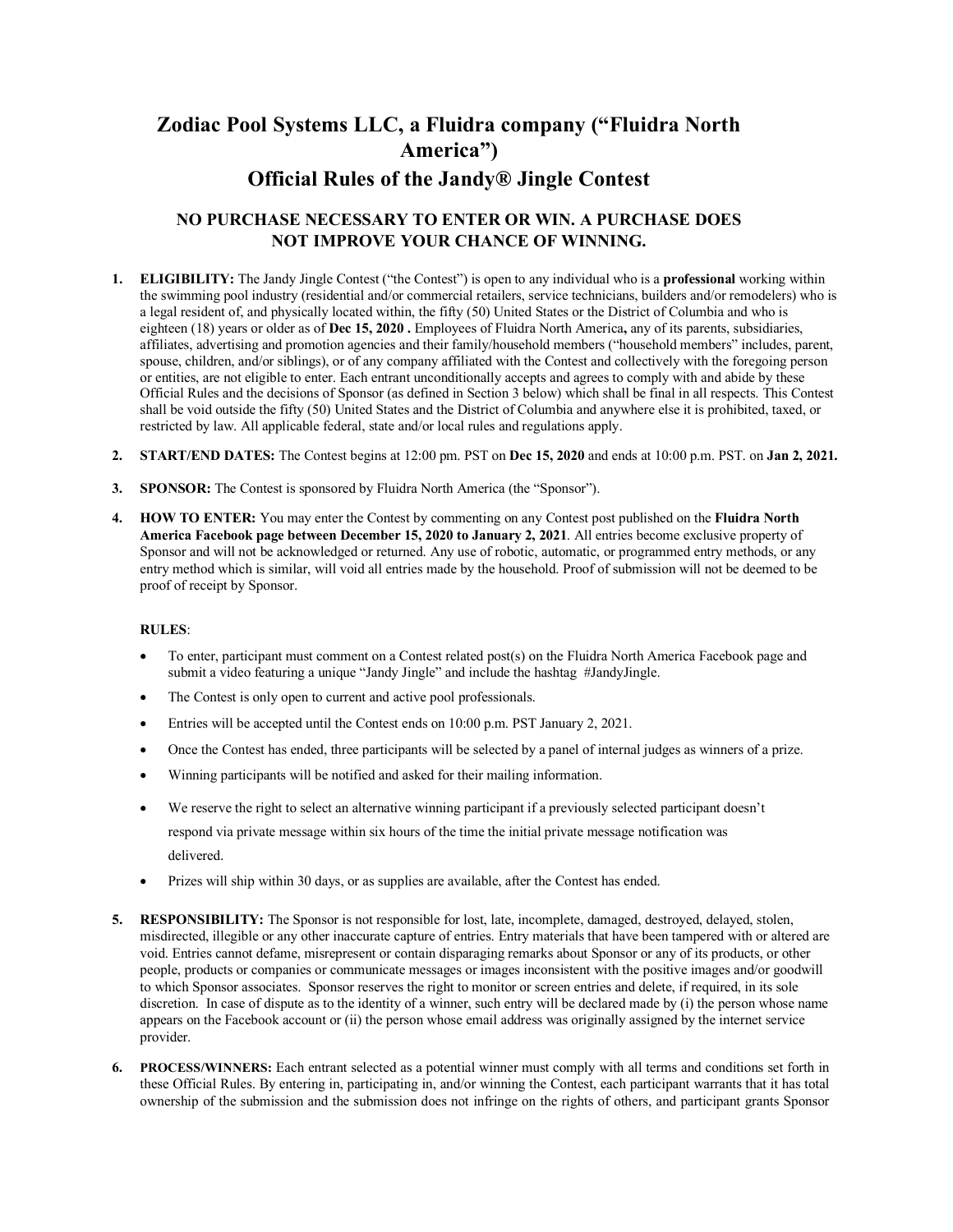usage rights to the photos, videos, copy or other content provided in their submission for the purpose of advertising, trade, or promotion in any media now or hereafter throughout the world in perpetuity for advertising and publicity purposes, without additional review, further compensation, permission or approval of the winner unless prohibited by law ("Consent of Use"). By accepting and using any prize from Sponsor, winner attests they meet all eligibility requirements and winner agrees to the use of his/her name, voice and/or likeness, city, state, and biographical material for the purpose of advertising, trade, or promotion in any media now or hereafter throughout the world in perpetuity for advertising and publicity purposes, without additional review, further compensation, permission or approval of the winner unless prohibited by law ("Consent of Use"). If a selected winner is ineligible, fails to claim a prize within six hours of notice, or refuses to the Consent of Use, then any prizes or winnings will be forfeited, and an alternate winner will be selected. Upon prize forfeiture, no compensation will be given. Winning is contingent upon fulfilling all such requirements listed herein.

#### **PROCESS:**

- A total of three Contest posts will be published on the Fluidra North America Facebook page between December 15, 2020 and January 2, 2021, beginning with the first post on December 15, 2020.
- The deadline for submitting comments to count as official entries is 10 p.m. PST January 2, 2021.
- Shortly after the entry deadline, a panel of internal judges will review all submissions received and three winning participants will be selected.
- Each winner will be notified by a response from the Fluidra North America Facebook account to their winning Contest entry comment where they will be asked to private message the page to provide mailing and contact information. A response message will be sent from the Fluidra North America Facebook account upon receipt of the contact information.

### **7. PRIZES:** The Contest will provide three (3) selected winners the opportunity to each win one (1) **Jandy iQPUMP01 units (Retailed at \$117.95) and one (1) VS FloPro 2.7 HP 115v/230v (Retailed at \$1,879.08)**

No alternative prize, cash, or other substitution is permitted except by the Sponsor in the event of prize unavailability. All products are warranted to the end user thereof in accordance with the applicable limited warranties published in the product manual accompanying each product (the "Product Warranties"). Copies of the current Product Warranties and Warranty Procedures are available upon request. Sponsor reserves the right to modify the terms of the Product Warranties at any time without notice, provided that such changes shall only apply to products delivered after the effective date of the change. The Product Warranties provide specific legal rights; other rights may apply that vary from state to state. Prizes are not transferable. All federal, state, provincial, and local taxes are the sole responsibility of the winner. All winners will be required to submit an IRS Form W9 to Sponsor for tax purposes for all prizes over \$600. Refusal to submit an IRS Form W9 by a selected winner will result in that winner's forfeiture of any prize.

- **8. RELEASE OF LIABILITY:** By entering in, participating in, and/or winning the Contest, each participant on behalf of themselves and any of their respective partners, agents, employees, attorneys, insurers, spouses, children, relatives, guardians, sponsors, or affiliated persons (collectively, "Related Persons") hereby fully release and forever discharge the Sponsor and Facebook, Inc., their respective past and present directors, managers, officers, shareholders, partners, agents, employees, attorneys, controlling person, parent corporations, subsidiaries, divisions, affiliates, successors and assigns, and each of them, separately and collectively, from any and all claims, damages, charges, rights or causes of action, judgments, jury verdicts and suits at law, in equity or otherwise, which the entrant, participant, and/or winner or their Related Persons now have or ever had, both known and unknown, suspected or unsuspected, arising out of, relating to or in any manner connected with (i) entering in, (ii) participating in, and/or (iii) winning the Contest and any of the inherent dangers, express dangers, harms, or losses from prizes pursuant to the Contest, or any activity related to the Contest, occurring from the beginning of time to the end of time, including, without limitation, claims for contract, tort or statutory remedies seeking damages of any kind, and rights to or claims for injunctive relief, expenses, costs, attorney's fees, losses or damages of any kind or nature whatsoever.
- **9. GENERAL TERMS AND CONDITIONS:** By entering, each participant agrees to be bound by these Official Rules and the decisions of Sponsor, which shall be final. These Official Rules cannot be modified or amended in any way except in a written document issued by a duly authorized officer of Sponsor. The invalidity or unenforceability of any one provision of these rules shall not affect the validity or enforceability of any other provision. In the event that any provision is determined to be invalid or otherwise unenforceable or illegal, these rules shall otherwise remain in effect and shall be construed in accordance with their terms as if the invalid or illegal provision were not contained herein.